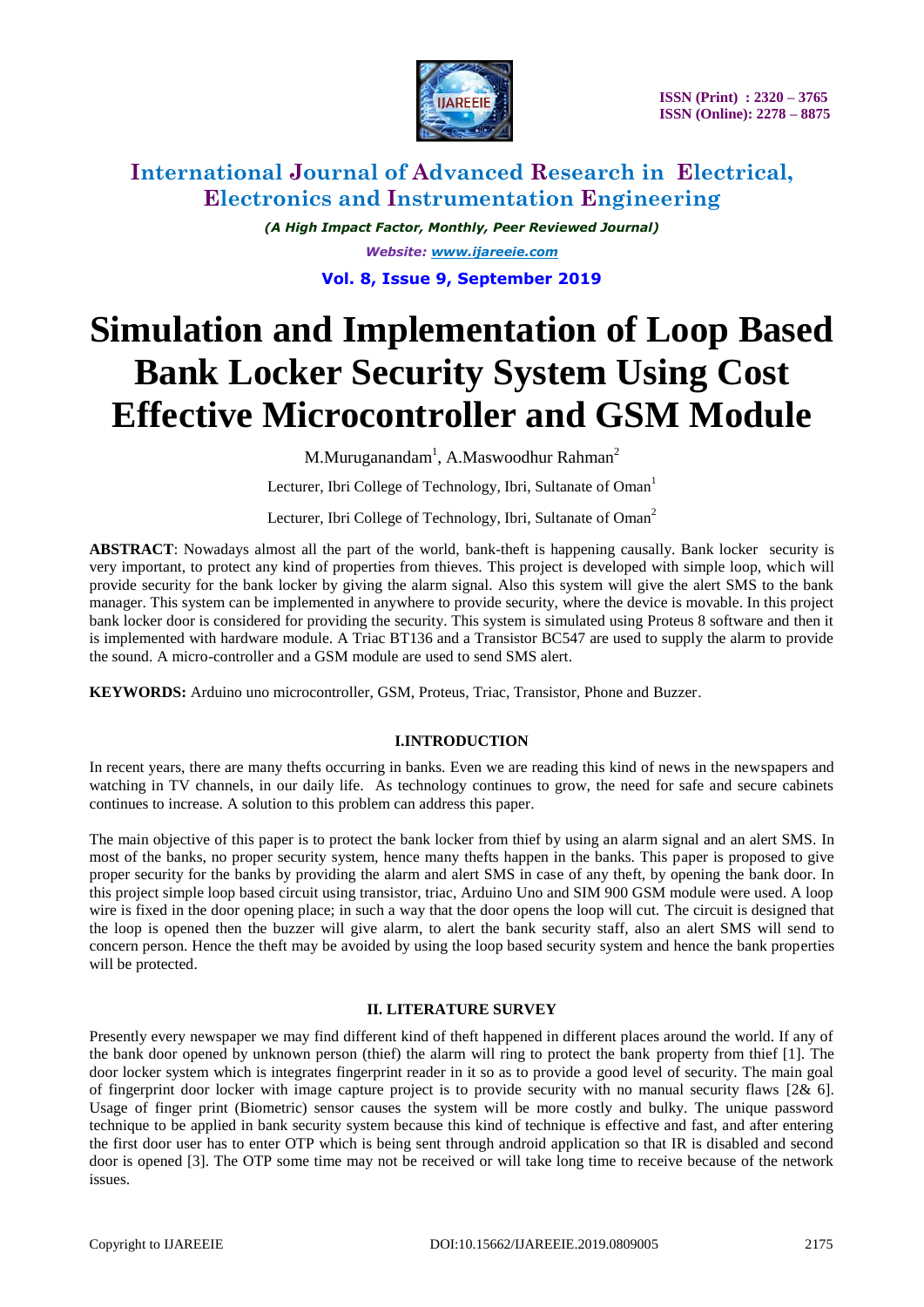

*(A High Impact Factor, Monthly, Peer Reviewed Journal)*

*Website: [www.ijareeie.com](http://www.ijareeie.com/)*

## **Vol. 8, Issue 9, September 2019**

A bank locker security system based on RFID and GSM technology were implemented and which can activate, authenticate, and validate the user and unlock the door in real time for bank locker secure access. The main advantage of using passive RFID and GSM is more secure than other systems [4-10]. RFID systems are often more expensive. RFID technology is harder to understand also can be less reliable. The security system contains a microcontroller, keypad, GSM module and LCD display. By using keypad it is needed to enter the password that is provided to the authenticated persons [11]. But in some cases the password may forget, hence the password based security system is not advisable.

In order to provide security system for social safety, the IOT based authentication is utilized. They designed an advance security system which will ensure the genuine access of the locker overcoming all the misuses. For this we are using unique password technique, password verification and lastly the OTP verification [12]. Ultimately the system utilizes the regular passwords and OTPs. A complete literature survey has been taken in [14] about all the following techniques which is used for security systems. Those are Password based, Biometric based, GSM based, Smart card based, RFID based, Door phone based, Bluetooth based, Social networking sites based, OTP based, Motion detector based, VB based and Combined systems [13]. All the above mentioned methods result certain drawbacks in terms of cost, complication, and uncertainty.

The proposed system is simple loop based security system with less cost. This system will provide alarm signal as well as alert SMS. Here triac is used as a switching device, hence once the bank locker door opened by any unauthorized person, the buzzer will continuously ring even the person again close the door until switch off the main power supply to the circuit. It is the main advantage of the system also the system can be developed with cost effective.



**III. BLOCK DIAGRAM OF THE PROPOSED SYSTEM**

Fig. 1 Block Diagram of Proposed System

The figure1 shows the block diagram of the proposed system. The power supply block supplies 12V DC power to the whole circuit. The sensing signal is getting from simple loop wire, this loop wire gives signal to the triggering circuit, there by the triggering circuit gives pulse to the switching circuit and also gives pulse to the microcontroller. Hence the switching circuit is used to switch the buzzer and LED to give sound and light indication. At the same time the microcontroller transmit signal to GSM module and it will sends the alert SMS.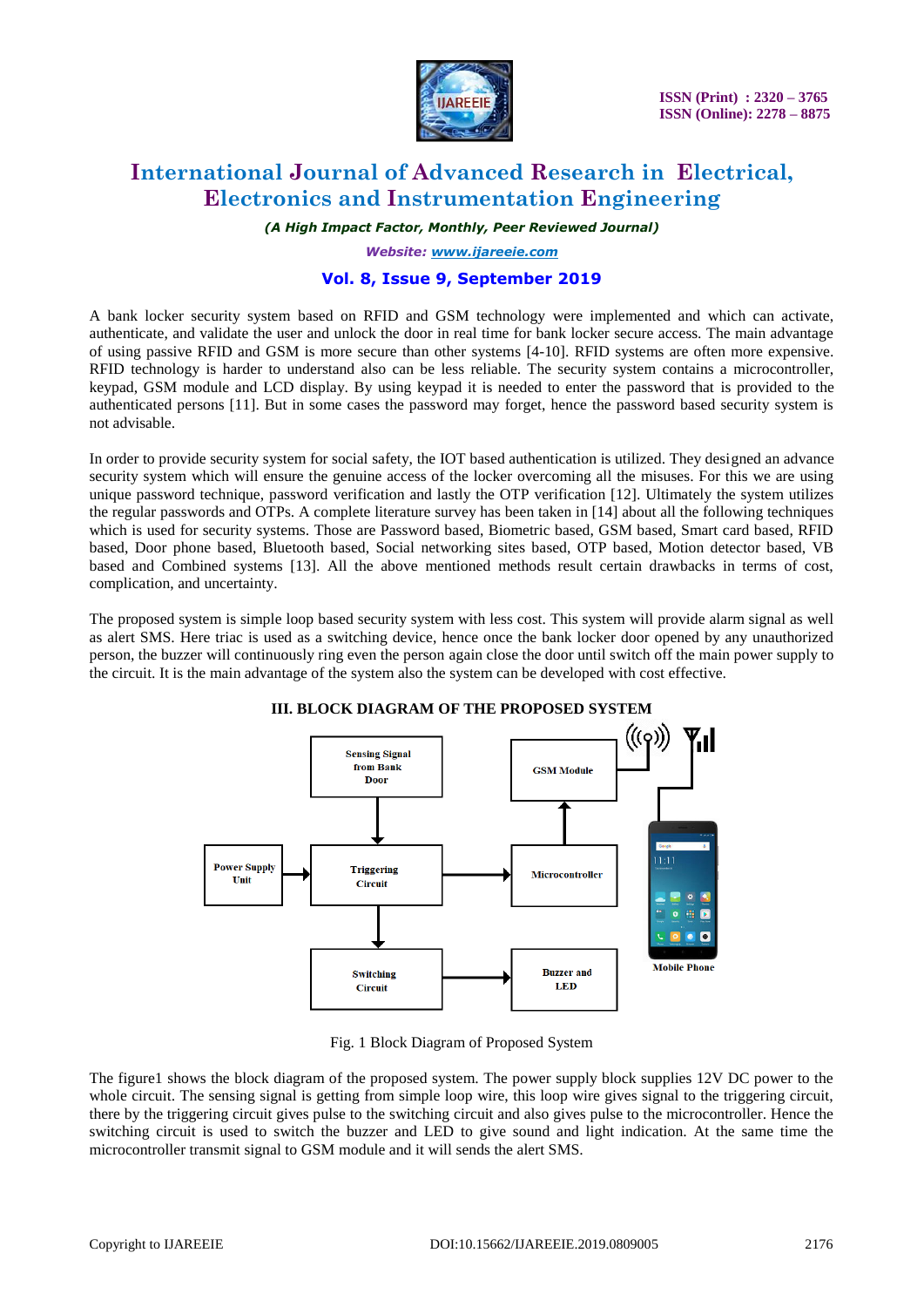

*(A High Impact Factor, Monthly, Peer Reviewed Journal)*

*Website: [www.ijareeie.com](http://www.ijareeie.com/)*

#### **Vol. 8, Issue 9, September 2019**

#### **IV.CIRCUIT DIAGRAM AND SIMULATION**

The circuit diagram of proposed system is given in figure 2.The major devices used in the circuit are Arduino Uno, GSM SIM900 Module, transistor and triac. The power supply consists of transformer, diode and capacitor, which will supply 12V DC to the circuit. There is a loop wire used to sense the door opening. One end of the loop wire is connected to the base of the NPN transistor and another is grounded.



Fig. 2 Block Diagram of Proposed System

When the loop wire cuts (During the opening of the door) the transistor base gets positive voltage and it will be ON. If the transistor is ON, the positive voltage triggering is given to the gate of the triac BT136 and it will be ON, at the same time microcontroller also receives signal from the transistor and it will transmit the signal to the GSM module and hence it will sends an alert SMS to the concern mobile number. The triac is connected with the buzzer and LED, so the buzzer will ring continuously and the LED also will glow. Once the triac is ON, it will not turn OFF even if we remove the triggering pulse by the way of closing the loop (By closing the door), because the triac will not turned OFF in DC supply by natural or self-commutation. Hence, if any thief open the door immediately the buzzer will give alarm continuously and SMS will be sent, even the thief close the door, until we turn off the main switch of the circuit it will sound continuously.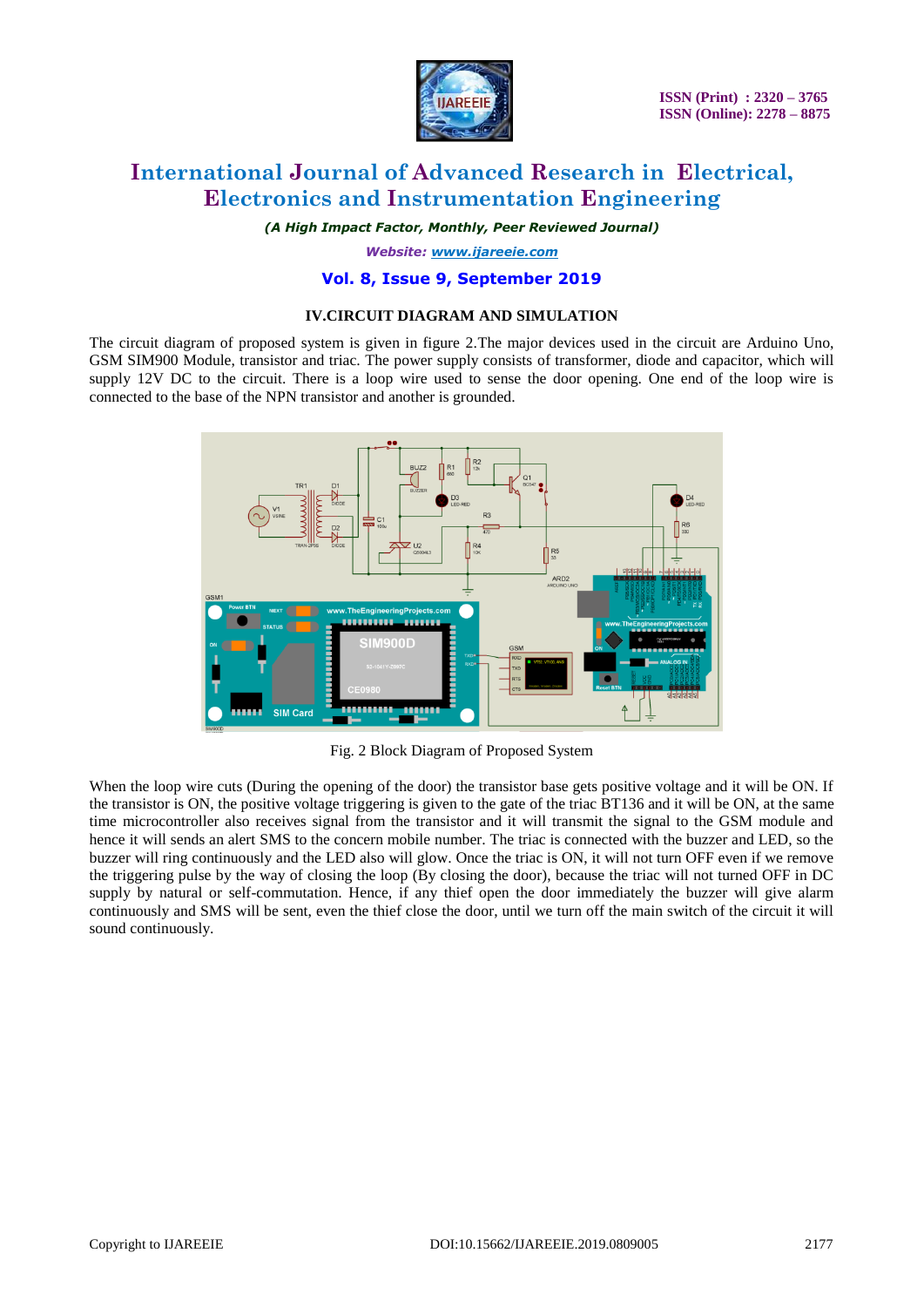

*(A High Impact Factor, Monthly, Peer Reviewed Journal)*

*Website: [www.ijareeie.com](http://www.ijareeie.com/)*

## **Vol. 8, Issue 9, September 2019**



Fig. 3 Simulation circuit before locker door open



Fig. 4 Simulation circuit after locker door open

The 680 $\Omega$  resistor is used to limit the LED current. 12K and 10K resistors are the pull up and pull down resistor for the transistor and triac respectively. The  $33\Omega$  and  $470\Omega$  resistors are also for current limiting purpose.

The simulation of the system was done using Proteus 8 software. The figure 3 and 4 shows that the Proteus simulation circuit, which displays the status before and after bank locker door (loop wire cut here in this circuit) open respectively. From the figure 4 it is visible that when the loop wire is open then the LED is glowing and the alert SMS sent.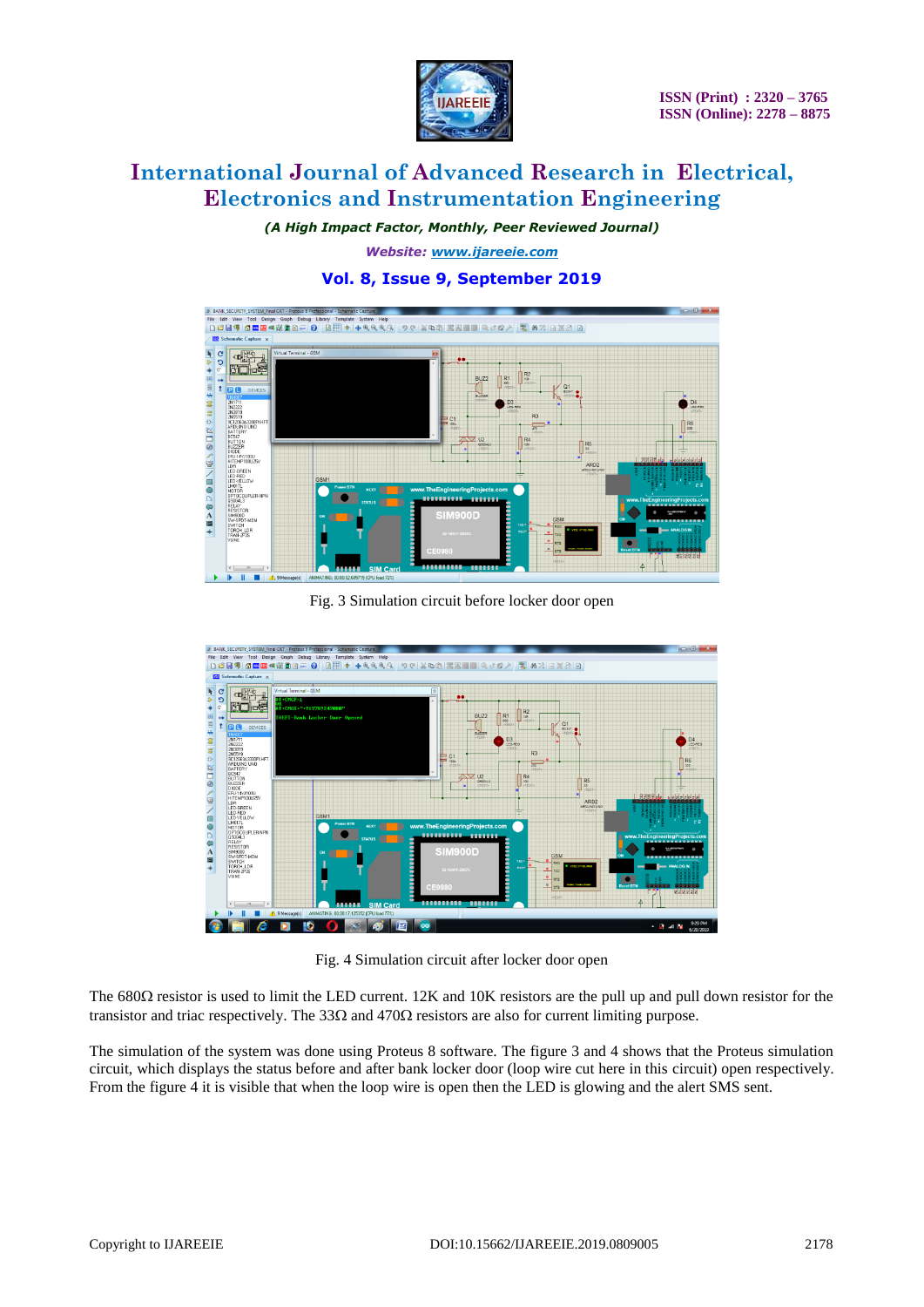

*(A High Impact Factor, Monthly, Peer Reviewed Journal) Website: [www.ijareeie.com](http://www.ijareeie.com/)*

## **Vol. 8, Issue 9, September 2019**

## **IV.HARDWARE CIRCUIT**



Fig. 5 Hardware circuit before loop open

The figure 5 displays the hardware circuit of the proposed system. The circuit is tested using bread board. Connections were made as per the circuit diagram. The loop wire is used as sensor for bank door opening and closing. When we open the loop, the circuit is working properly same as simulation, it will gives buzzer sound, LED indication and the alert SMS. The figure 6 exhibit the working of the hardware circuit when the loop open and the figure 7 the screen shot of the alert SMS.



Fig. 6 Hardware circuit after loop open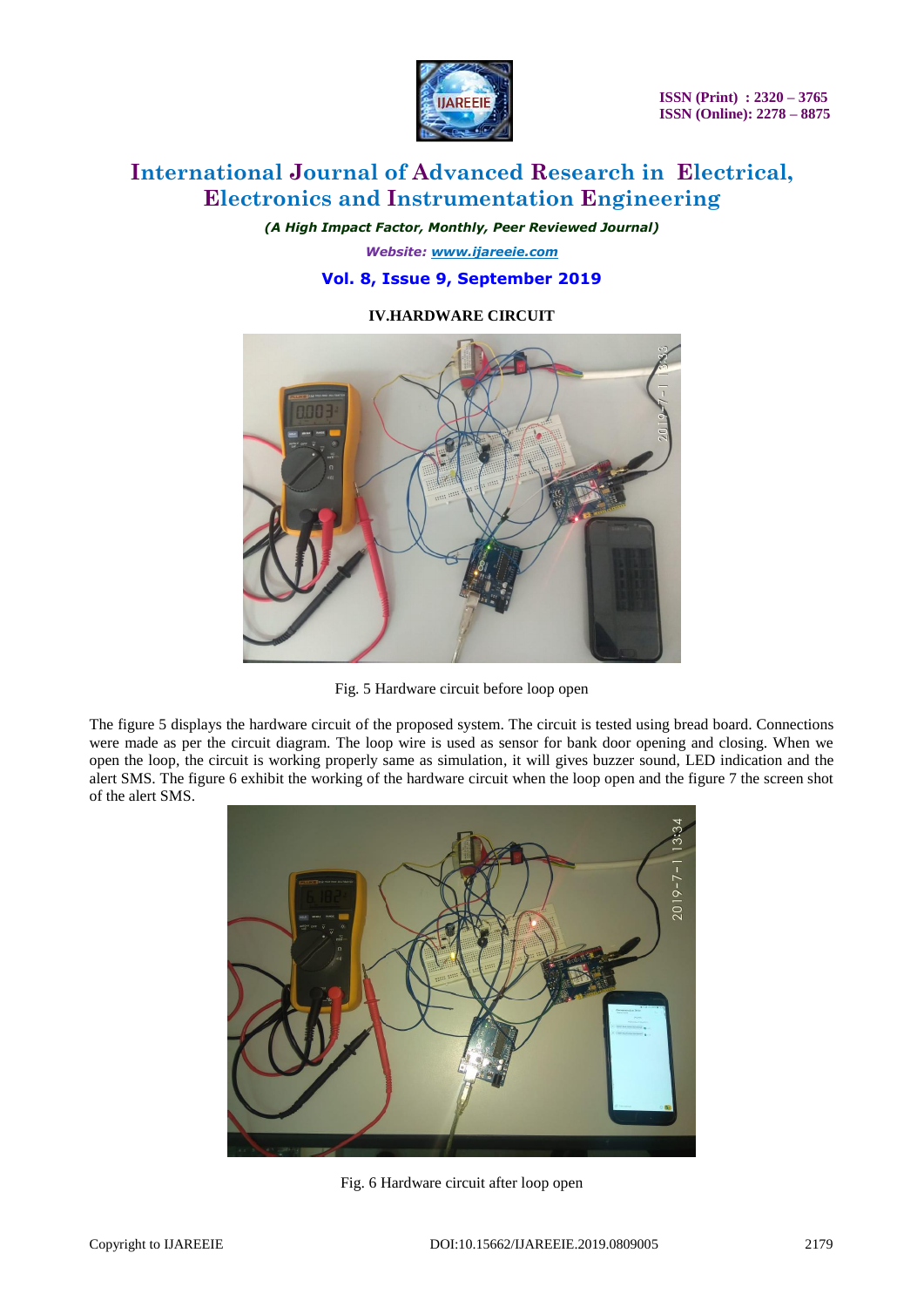

*(A High Impact Factor, Monthly, Peer Reviewed Journal)*

*Website: [www.ijareeie.com](http://www.ijareeie.com/)*

## **Vol. 8, Issue 9, September 2019**

| ■ 三章 正正的名字 ■ 13:37 |                                        |  |  |   |
|--------------------|----------------------------------------|--|--|---|
|                    | Muruganandam IbriCT<br>196294/35523    |  |  | Į |
|                    | <b>SMSZ MMS</b>                        |  |  |   |
|                    | Wednesdag, 24 May 2019                 |  |  |   |
| M                  | THEFT-Bank Lucker floor Opened B 17:07 |  |  |   |
| (M)                | THEFT-Bank Locker Door Opened          |  |  |   |
|                    |                                        |  |  |   |
|                    |                                        |  |  |   |
|                    |                                        |  |  |   |
|                    |                                        |  |  |   |
|                    |                                        |  |  |   |
|                    |                                        |  |  |   |
|                    |                                        |  |  |   |
|                    |                                        |  |  |   |
|                    |                                        |  |  |   |
|                    |                                        |  |  |   |
|                    |                                        |  |  |   |

Fig. 7 Screen short of the alert SMS

The table 1 provides the details of the list of components utilized for the proposed work and the figure 9 shows the Arduino Code of the proposed project.

| <b>Table.</b> 1. Required Components, Devices, and Materials |                       |                           |                |  |  |  |
|--------------------------------------------------------------|-----------------------|---------------------------|----------------|--|--|--|
| S.No.                                                        | <b>Component Name</b> | Specification             | Quantity       |  |  |  |
| 1.                                                           | <b>GSM</b> Module     | <b>SIM 900</b>            |                |  |  |  |
| 2.                                                           | Arduino Uno           | Uno                       |                |  |  |  |
| 3.                                                           | Transformer           | 230/12-0-12V, 300mA       |                |  |  |  |
| 4.                                                           | Piezo buzzer          | 12V                       |                |  |  |  |
| 5.                                                           | Transistor            | <b>BC547</b>              |                |  |  |  |
| 6.                                                           | Triac                 | <b>BT136</b>              |                |  |  |  |
| 7.                                                           | Diode                 | <b>IN4007</b>             | $\mathfrak{D}$ |  |  |  |
| 8.                                                           | <b>LED</b>            |                           |                |  |  |  |
| 9.                                                           | <b>Resistors</b>      | 10K, 12K, 680E, 33E, 470E | Each 1         |  |  |  |
| 10.                                                          | Capacitors            | 25V, 100µF                |                |  |  |  |
| 11.                                                          | Switch                | ON/OFF                    |                |  |  |  |
| 12.                                                          | Wires                 | Single Strand             | Few            |  |  |  |
| 13.                                                          | Bread board or PCB    |                           |                |  |  |  |

**Table. 1.** Required Components, Devices, and Materials

#### **V.CONCLUSION**

We have developed a loop based bank locker security system using Arduino and GSM module to protect the bank properties from thieves. According to our objective, in the event of any theft in the bank, this system will work and alert the security staff by giving continuous alarm and alert SMS. As soon as the bank door is opened by thief, automatically it sounds through the buzzer also the LED light will glow and SMS will sent to the higher officials. At first we designed and tested using Proteus 8software and we checked the operation by opening the loop manually. Then we developed the circuit with bread board and tested the circuit with the proto type model. It was working properly. The main advantage of the proposed work is very simple circuit and low cost to implement. Thus, we conclude that the proposed work will be fully suitable for any where that security is needed for movable objects.

#### **REFERENCES**

- [1]. https://electronicsforu.com/electronics-projects/loop-based-anti-theft-alarm
- [2]. AmbrishKumar,Anish Kumar, KushagraGohil, LaxitPorwal, Manish Cheepa and Ankit vijayvargiya, "Fingerprint Based Bank Locker with Image Capture", published in International Journal of Advanced in Management, Technology and Engineering Sciences, Volume 8, Issue III, MARCH/2018, ISSN NO : 2249-7455
- [3]. Gaurav Chavan, SourabhDabke, AnupGhandghe and K.A.Musale, "Bank Locker Security System Using Android Application"published in International Research Journal of Engineering and Technology (IRJET) Volume: 02 Issue: 01, Apr-2015. E-ISSN: 2395 -0056, P-ISSN: 2395- 0072